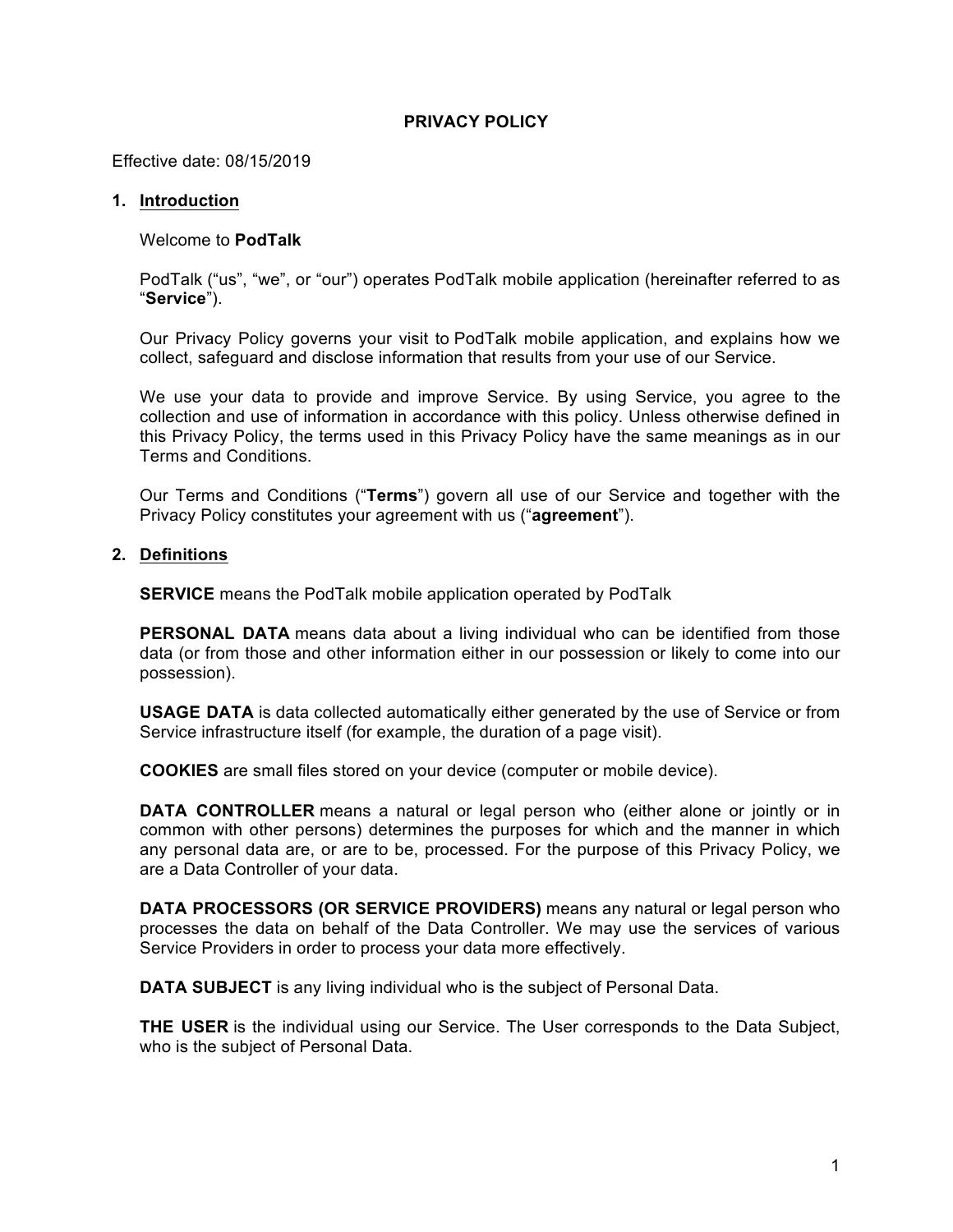# **3. Information Collection and Use**

We collect several different types of information for various purposes to provide and improve our Service to you.

### **4. Types of Data Collected**

#### **Personal Data**

While using our Service, we may ask you to provide us with certain personally identifiable information that can be used to contact or identify you ("**Personal Data**"). Personally identifiable information may include, but is not limited to:

- (a) Email address
- (b) First name and last name

We may use your Personal Data to contact you with newsletters, marketing or promotional materials and other information that may be of interest to you. You may opt out of receiving any, or all, of these communications from us by emailing at kasey.podtalk@gmail.com.

#### **Usage Data**

We may also collect information that your browser sends whenever you visit our Service or when you access Service by or through a mobile device ("**Usage Data**").

This Usage Data may include information such as your computer's Internet Protocol address (e.g. IP address), browser type, browser version, the pages of our Service that you visit, the time and date of your visit, the time spent on those pages, unique device identifiers and other diagnostic data.

When you access Service with a mobile device, this Usage Data may include information such as the type of mobile device you use, your mobile device unique ID, the IP address of your mobile device, your mobile operating system, the type of mobile Internet browser you use, unique device identifiers and other diagnostic data.

### **Tracking Cookies Data**

We use cookies and similar tracking technologies to track the activity on our Service and we hold certain information.

Cookies are files with a small amount of data which may include an anonymous unique identifier. Cookies are sent to your browser from a website and stored on your device. Other tracking technologies are also used such as beacons, tags and scripts to collect and track information and to improve and analyze our Service.

You can instruct your browser to refuse all cookies or to indicate when a cookie is being sent. However, if you do not accept cookies, you may not be able to use some portions of our Service.

Examples of Cookies we use:

(a) **Session Cookies:** We use Session Cookies to operate our Service.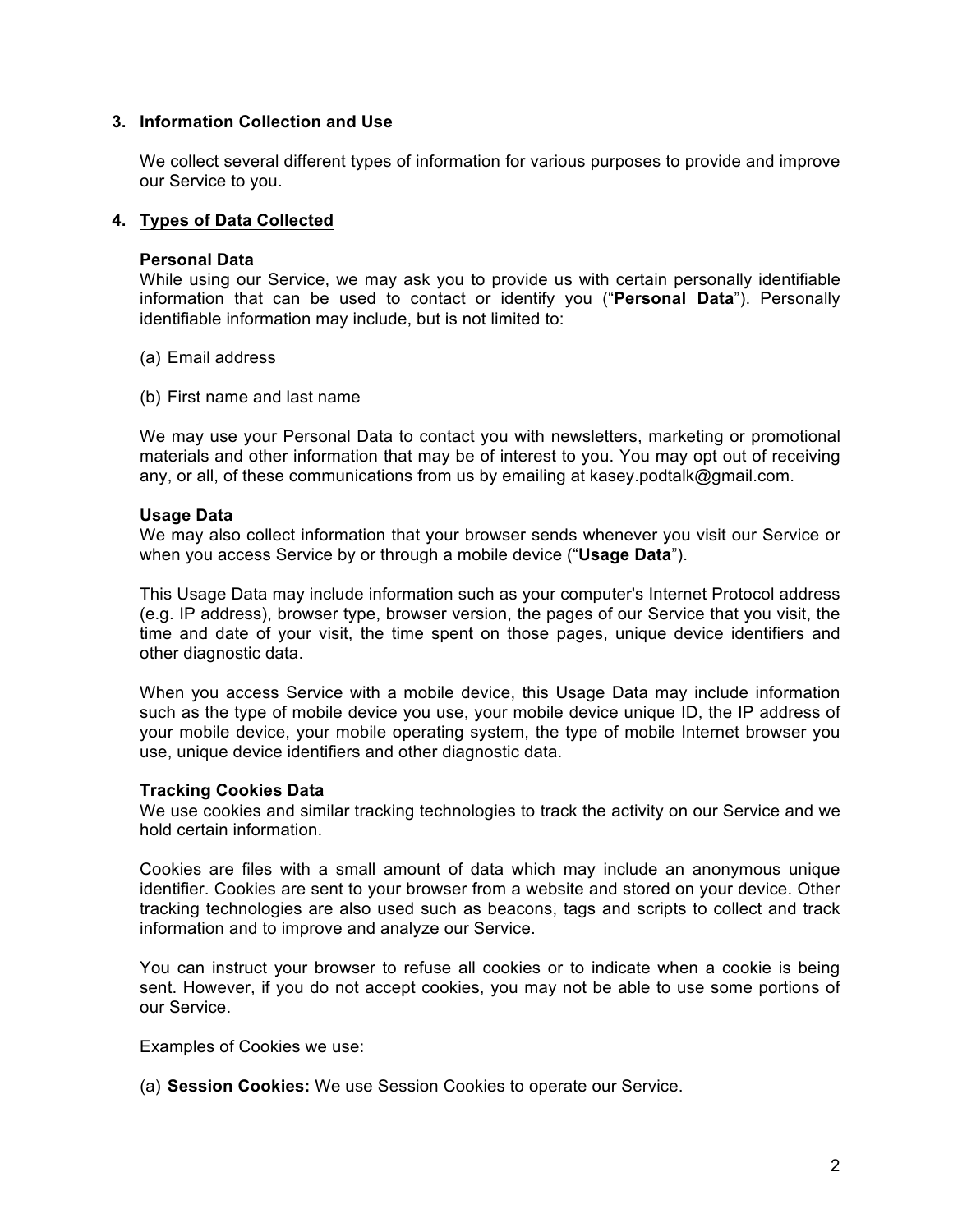- (b) **Preference Cookies:** We use Preference Cookies to remember your preferences and various settings.
- (c) **Security Cookies:** We use Security Cookies for security purposes.
- (d) **Advertising Cookies:** Advertising Cookies are used to serve you with advertisements that may be relevant to you and your interests.

# **5. Use of Data**

PodTalk uses the collected data for various purposes:

- (a) to provide and maintain our Service;
- (b) to notify you about changes to our Service;
- (c) to allow you to participate in interactive features of our Service when you choose to do so;
- (d) to provide customer support;
- (e) to gather analysis or valuable information so that we can improve our Service;
- (f) to monitor the usage of our Service;
- (g) to detect, prevent and address technical issues;
- (h) to fulfill any other purpose for which you provide it;
- (i) to carry out our obligations and enforce our rights arising from any contracts entered into between you and us, including for billing and collection;
- (j) to provide you with notices about your account and/or subscription, including expiration and renewal notices, email-instructions, etc.;
- (k) to provide you with news, special offers and general information about other goods, services and events which we offer that are similar to those that you have already purchased or enquired about unless you have opted not to receive such information;
- (l) in any other way we may describe when you provide the information;

(m)for any other purpose with your consent.

### **6. Retention of Data**

We will retain your Personal Data only for as long as is necessary for the purposes set out in this Privacy Policy. We will retain and use your Personal Data to the extent necessary to comply with our legal obligations (for example, if we are required to retain your data to comply with applicable laws), resolve disputes, and enforce our legal agreements and policies.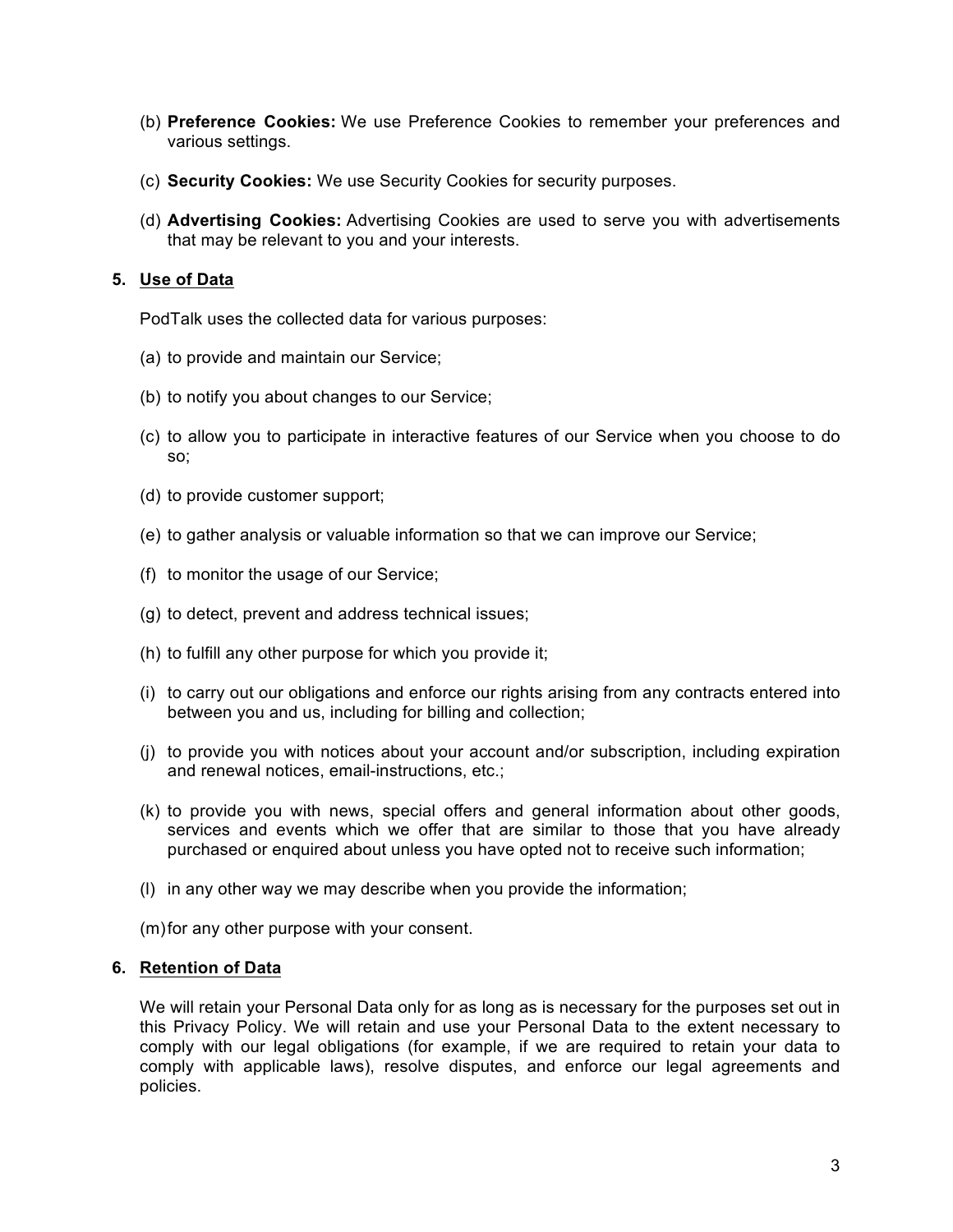We will also retain Usage Data for internal analysis purposes. Usage Data is generally retained for a shorter period, except when this data is used to strengthen the security or to improve the functionality of our Service, or we are legally obligated to retain this data for longer time periods.

# **7. Transfer of Data**

Your information, including Personal Data, may be transferred to  $-$  and maintained on  $$ computers located outside of your state, province, country or other governmental jurisdiction where the data protection laws may differ from those of your jurisdiction.

If you are located outside United States and choose to provide information to us, please note that we transfer the data, including Personal Data, to United States and process it there.

Your consent to this Privacy Policy followed by your submission of such information represents your agreement to that transfer.

PodTalk will take all the steps reasonably necessary to ensure that your data is treated securely and in accordance with this Privacy Policy and no transfer of your Personal Data will take place to an organisation or a country unless there are adequate controls in place including the security of your data and other personal information.

### **8. Disclosure of Data**

We may disclose personal information that we collect, or you provide:

### (a) **Disclosure for Law Enforcement.**

Under certain circumstances, we may be required to disclose your Personal Data if required to do so by law or in response to valid requests by public authorities.

### (b) **Business Transaction.**

If we or our subsidiaries are involved in a merger, acquisition or asset sale, your Personal Data may be transferred.

### (c) **Other cases. We may disclose your information also:**

- (i) to our subsidiaries and affiliates;
- (ii) to contractors, service providers, and other third parties we use to support our business;
- (iii) to fulfill the purpose for which you provide it;
- (iv) with your consent in any other cases;
- (v) if we believe disclosure is necessary or appropriate to protect the rights, property, or safety of the Company, our customers, or others.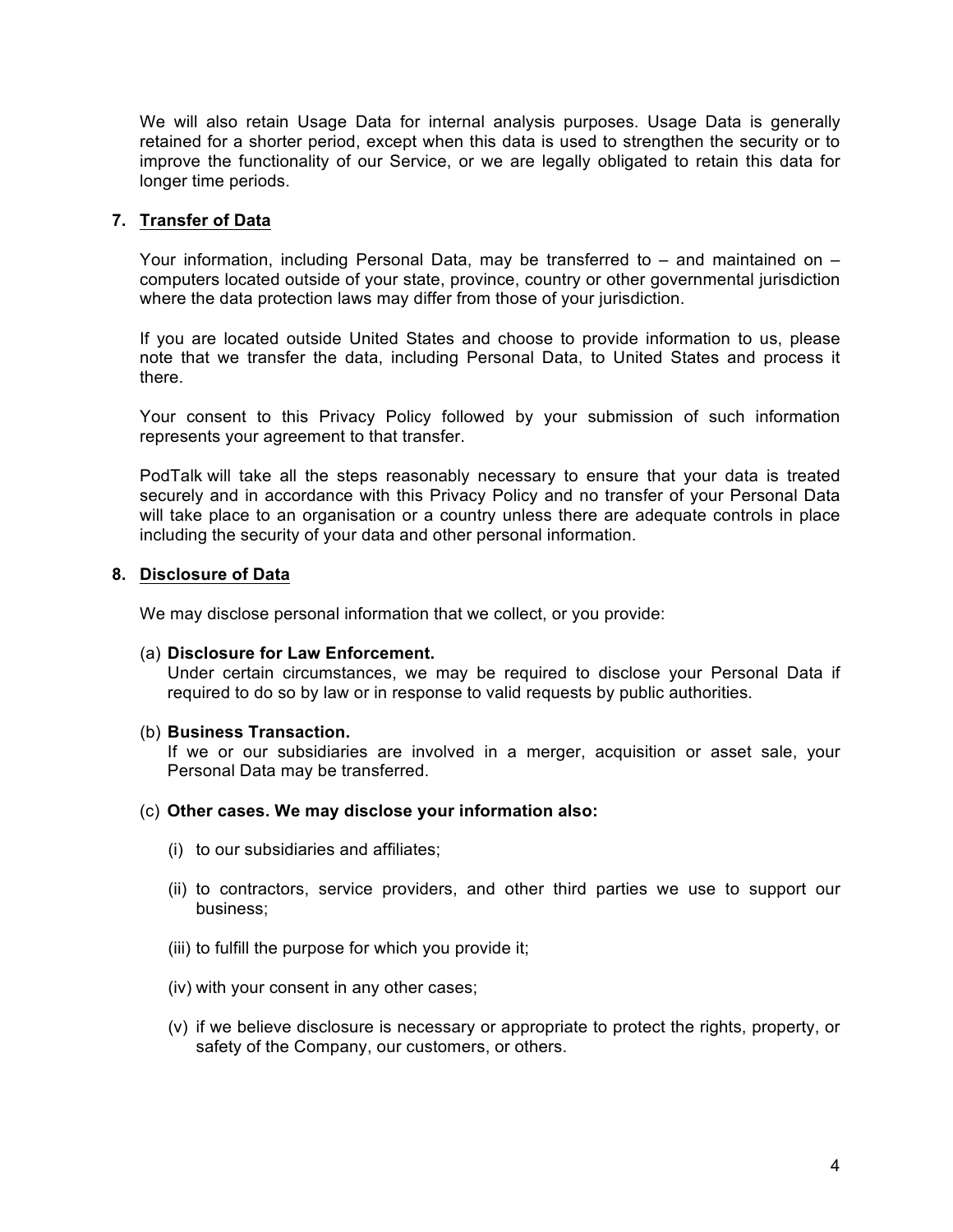# **9. Security of Data**

The security of your data is important to us but remember that no method of transmission over the Internet or method of electronic storage is 100% secure. While we strive to use commercially acceptable means to protect your Personal Data, we cannot guarantee its absolute security.

# **10. Your Data Protection Rights Under General Data Protection Regulation (GDPR)**

If you are a resident of the European Union (EU) and European Economic Area (EEA), you have certain data protection rights, covered by GDPR. – See more at https://eurlex.europa.eu/eli/reg/2016/679/oj

We aim to take reasonable steps to allow you to correct, amend, delete, or limit the use of your Personal Data.

If you wish to be informed what Personal Data we hold about you and if you want it to be removed from our systems, please email us at kasey.podtalk@gmail.com.

- In certain circumstances, you have the following data protection rights:
- (a) the right to access, update or to delete the information we have on you;
- (b) the right of rectification. You have the right to have your information rectified if that information is inaccurate or incomplete;
- (c) the right to object. You have the right to object to our processing of your Personal Data;
- (d) the right of restriction. You have the right to request that we restrict the processing of your personal information;
- (e) the right to data portability. You have the right to be provided with a copy of your Personal Data in a structured, machine-readable and commonly used format;
- (f) the right to withdraw consent. You also have the right to withdraw your consent at any time where we rely on your consent to process your personal information;

Please note that we may ask you to verify your identity before responding to such requests. Please note, we may not able to provide Service without some necessary data.

You have the right to complain to a Data Protection Authority about our collection and use of your Personal Data. For more information, please contact your local data protection authority in the European Economic Area (EEA).

### **11. Your Data Protection Rights under the California Privacy Protection Act (CalOPPA)**

CalOPPA is the first state law in the nation to require commercial websites and online services to post a privacy policy. The law's reach stretches well beyond California to require a person or company in the United States (and conceivable the world) that operates websites collecting personally identifiable information from California consumers to post a conspicuous privacy policy on its website stating exactly the information being collected and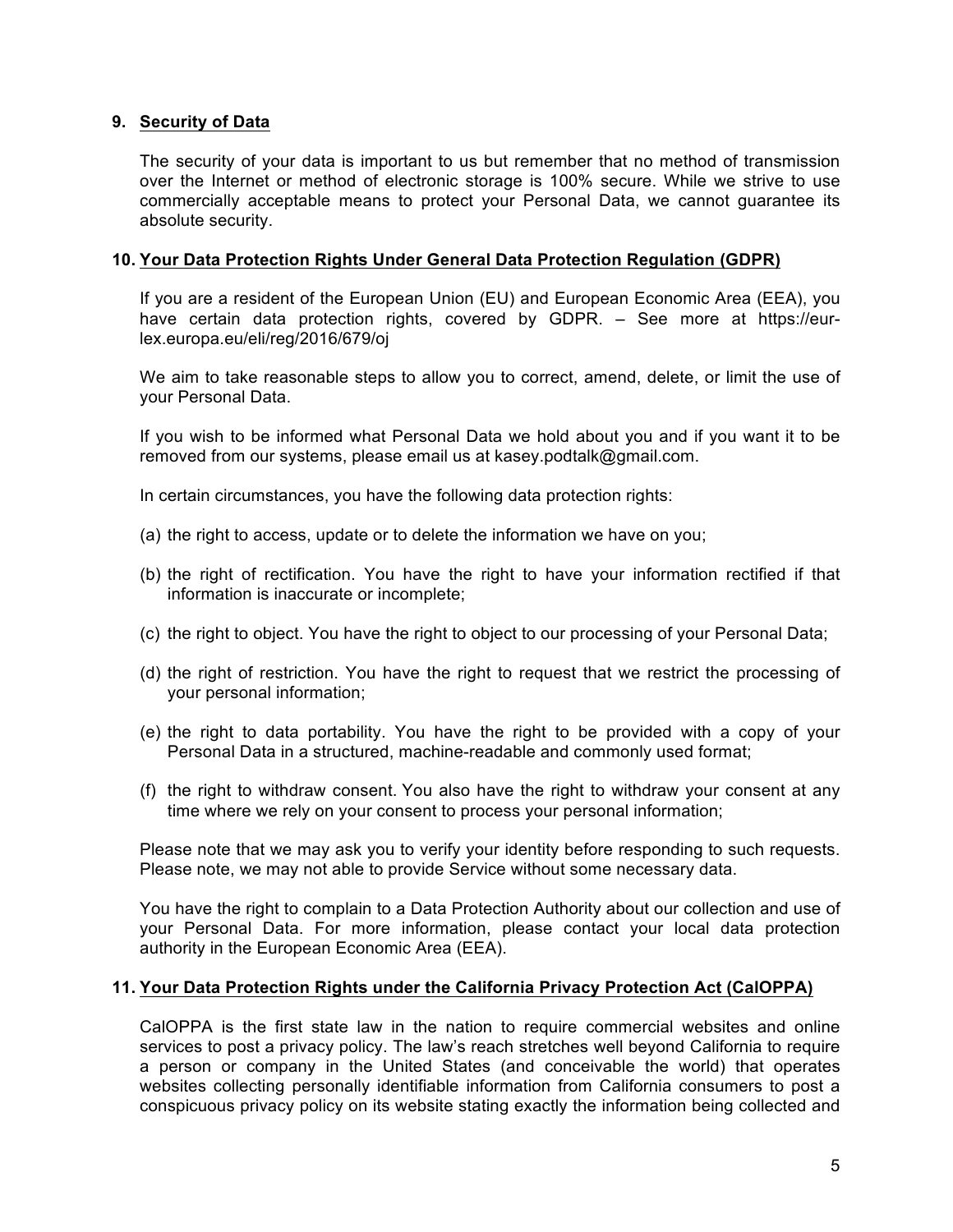those individuals with whom it is being shared, and to comply with this policy. – See more at: https://consumercal.org/about-cfc/cfc-education-foundation/california-online-privacyprotection-act-caloppa-3/

According to CalOPPA we agree to the following:

- (a) users can visit our site anonymously;
- (b) our Privacy Policy link includes the word "Privacy", and can easily be found on the page specified above on the home page of our website;
- (c) users will be notified of any privacy policy changes on our Privacy Policy Page;
- (d) users are able to change their personal information by emailing us at kasey.podtalk@gmail.com.

Our Policy on "Do Not Track" Signals:

We honor Do Not Track signals and do not track, plant cookies, or use advertising when a Do Not Track browser mechanism is in place. Do Not Track is a preference you can set in your web browser to inform websites that you do not want to be tracked.

You can enable or disable Do Not Track by visiting the Preferences or Settings page of your web browser.

### **12. Service Providers**

We may employ third party companies and individuals to facilitate our Service ("**Service Providers**"), provide Service on our behalf, perform Service-related services or assist us in analysing how our Service is used.

These third parties have access to your Personal Data only to perform these tasks on our behalf and are obligated not to disclose or use it for any other purpose.

### **13. CI/CD tools**

We may use third-party Service Providers to automate the development process of our Service.

### **GitHub**

GitHub is provided by GitHub, Inc.

GitHub is a development platform to host and review code, manage projects, and build software.

For more information on what data GitHub collects for what purpose and how the protection of the data is ensured, please visit GitHub Privacy Policy page: https://help.github.com/en/articles/github-privacy-statement.